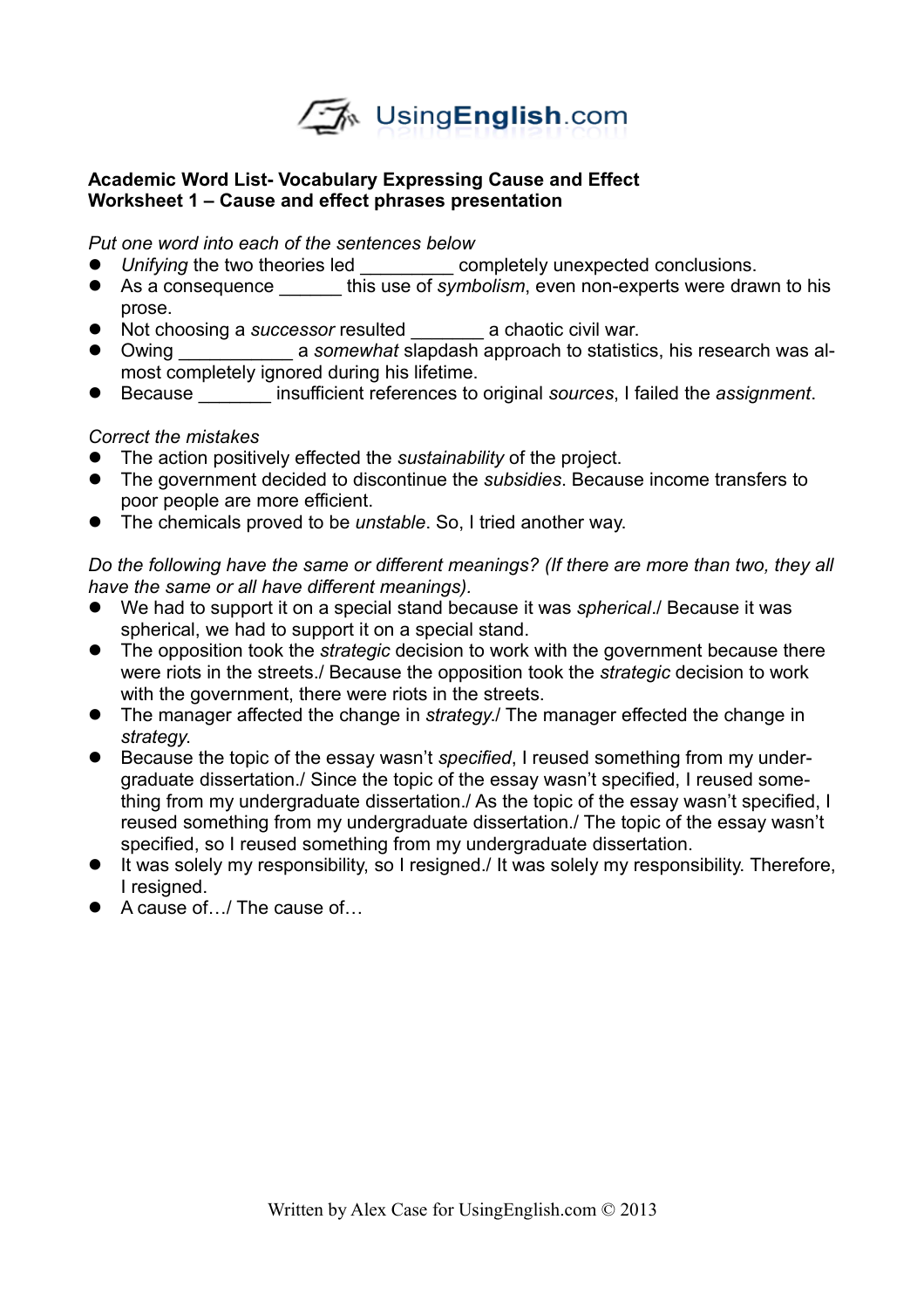

## **Academic Word List- Vocabulary Expressing Cause and Effect Worksheet 2 – Cause and effect phrases practice**

What are the trends in these things in your country and/ or the world, the reasons for it and *the consequences? Choose one and try to explain those three things, then your partner will add anything that they think you have missed.* 

- *abandoned* pets
- interest in *abstract* art
- funding for *academic* institutions
- *accessibility* for disabled people
- *accessibility* of academic research
- *inaccurate* statistics in newspapers
- *acquisition* of domestic companies by foreign ones
- *inadequate accommodation*
- number of *adjacent* public holidays
- *adjustments* in the tax code
- *administration* in schools
- *advocates* for disabled people
- people *unaffected* by *globalisation*
- **•** foreign *aid allocated* to Africa
- popularity of *alternative* music
- films with *ambiguous* endings
- *amendments* to the constitution
- *annual* inflation
- *appreciation* of contemporary art
- *approachability* of teachers/ lecturers
- *inappropriate* content for daytime viewing on TV before nine pm
- *arbitrary* police checks on pedestrians/ cyclists/ motorists
- *reassessment* of the constitution
- **e** gender *reassignment* surgery
- **•** assistance for job seekers
- questioning of *assumptions* in school lessons
- *attachment* to material things
- *attainments* by people born in the working class
- *attitudes* to studying abroad
- *income* for authors
- **•** respect for *authority*
- *automation* of household jobs
- *availability* of graduate jobs
- *awareness* of LGBT issues
- welfare *benefits*
- *biased* TV programmes
- strength of family *bonds*
- *capabilities* of school leavers
- *capacity* of the government to deal with natural disasters
- the level of *challenge* of university entrance exams
- channelling of funds to the private sector due to political *connections*
- totally *uncharted* areas of the ocean floor